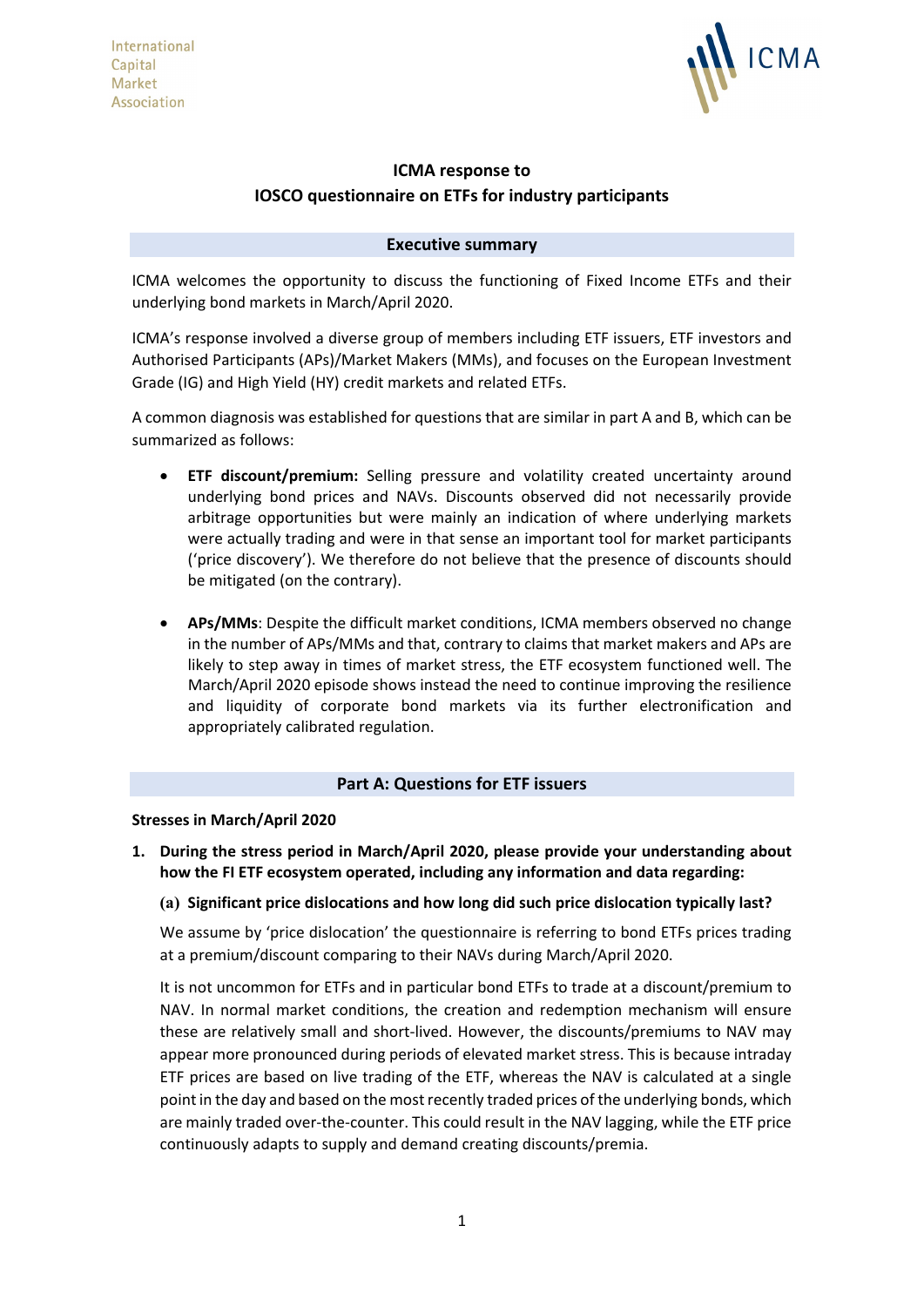In the context of March/April 2020, bond ETFs traded at a discount in the period from 3/09 to 3/23, being their most stretched on 3/18 (the day that the ECB announced its intervention package).



*Source: ICMA analysis using Bloomberg data*

The difference between the NAV and the ETF price observed in March/April 2020 can be explained by a combination of two factors:

- Price uncertainty regarding the underlying markets: As highlighted in our previous report<sup>[1](#page-1-0)</sup>, liquidity in the European IG credit market became severely impaired during the period of late February and early to-mid March, and by March 18, making trades hard to execute. The widening of the bid-ask spreads largely reflected this. The spike in volatility and the need to relocate staff (work from home) have also contributed to exacerbating uncertainty around underlying asset prices and NAVs/iNAVs.
- Price discovery via ETFs trading: The chart below shows the daily traded volumes of the iShares Core EUR Corp Bond UCITS ETF during the peak of the market turmoil (showing 2/13 to 4/15). It also shows the aggregate traded volume of the ten largest bond holdings in the ETF, intended to be a proxy for the underlying bond market. It can be observed that in the days leading up to March 18, trading in the underlying market remained relatively stable, while trading in the ETF wrapper increased significantly. Thus, during the period when bond markets were at their least liquid, liquidity in the ETF increased. Thanks to their 'second layer' of liquidity, bond ETFs were able to integrate information in a more timely manner than

<span id="page-1-0"></span><sup>&</sup>lt;sup>1</sup> [The European investment grade corporate bond secondary market & the COVID-19 crisis](https://www.icmagroup.org/Regulatory-Policy-and-Market-Practice/Secondary-Markets/market-liquidity/studies-and-papers/), May 2020, [ICMA](https://www.icmagroup.org/Regulatory-Policy-and-Market-Practice/Secondary-Markets/market-liquidity/studies-and-papers/)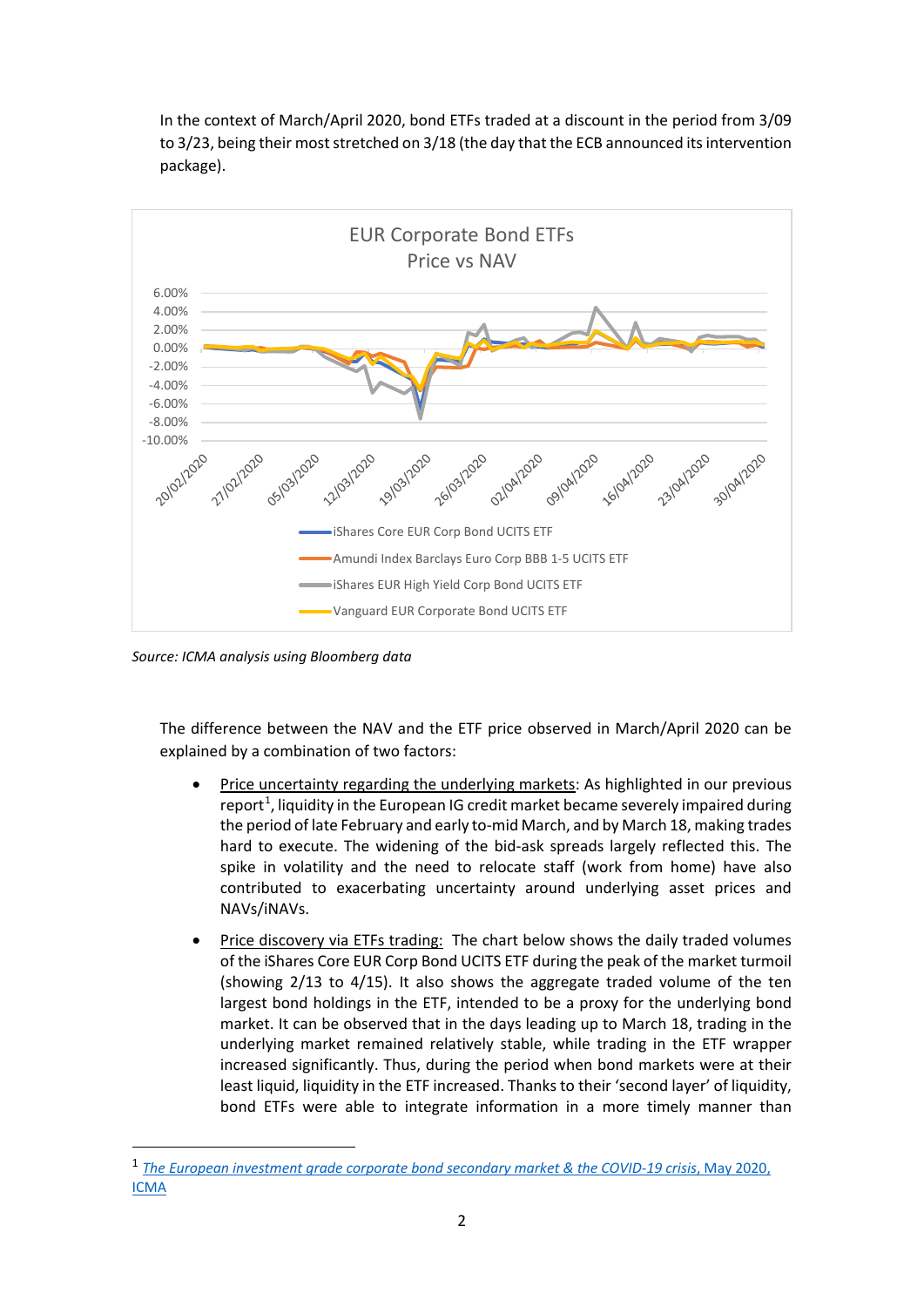

underlying bond markets and gave a clearer picture on what was going on the market (price discovery).

*Source: ICMA analysis using Bloomberg data*

## **(b) Please provide information on how many and what types of ETFs were affected and how long the price dislocation lasted?**

Most bond ETFs (HY, IG, SSA) were at some point trading at a discount/premium during March/April. The level of discount/premium and the timeframe are mainly subject to the secondary market activity of each ETF and the nature of the liquidity of underlying bonds. But overall discount/premium only lasted a few days.

**(c) Were there any notable changes in the primary activities and secondary market trading of the affected ETFs (e.g the mix of in-kind and in-cash primary activities, the number and composition of AP participation, the mix of primary and secondary market volume, shifts from OTC trading to exchange trading)?**

Bond ETFs primary activities are generally in-kind rather than in-cash. ICMA members observed no change in the number of APs and that, contrary to claims that market makers and APs are likely to step away in times of market stress, the ETF ecosystem functioned well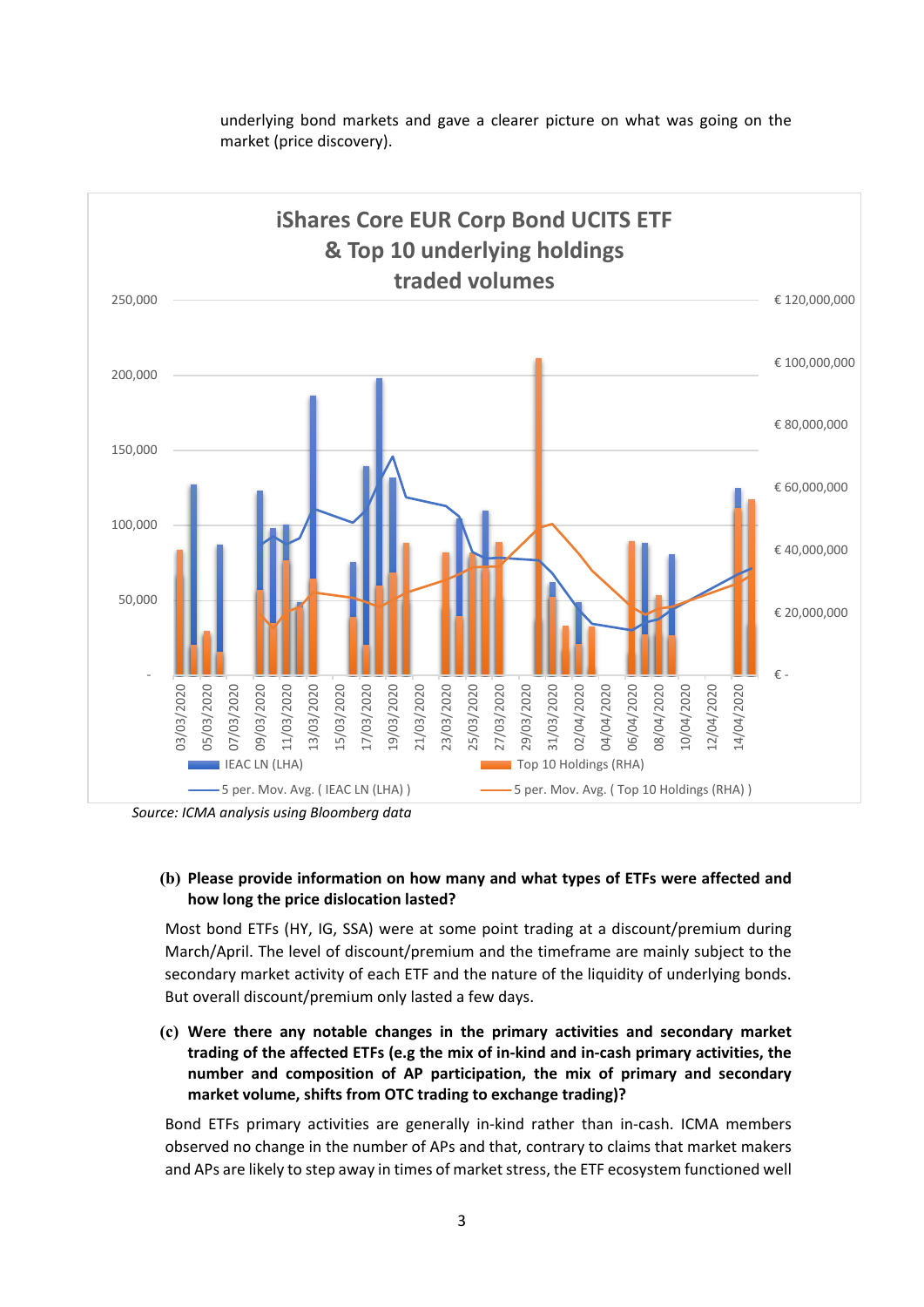during March/April 2020. Some members decided to apply anti-dilution levies to protect existing investors from bearing the costs associated with large outflows and inflows at the time.

Regarding secondary markets, investors were able to continue to trade ETFs throughout the period based on their own constraints and perceived cost of liquidity. As bond market liquidity deteriorated, investors increasingly relied on ETFs for fixed income exposure, as evidenced by ETF record trading volumes comparing to underlying holdings.

Overall, all stakeholders maintained a continuity of service even in the difficult market conditions.

## **(d) In your view, what were the likely causes of FI ETF discounts? Do you have views on any good practices that facilitate the pricing normalization process?**

It is not unusual for ETFs to be traded at discount. As explained in our response to question 1 (a) it is due to two factors that need to be considered together. These factors were largely at play in March 2020:

-Dynamic pricing of ETFs: An ETF trading at discount is likely to happen when there is an imbalance of orders to buy or sell shares of ETFs, and therefore, demand cannot be fully met through the secondary market. In this context the ETF's price can deviate from the NAV creating an opportunity for authorised participants to step in to participate in the creation and redemption process. The discounts observed on the markets in March/April 2020 did not reflect real ETF discounts and did not provide arbitrage opportunities. As explained below, those discounts are more technical in the sense that they are the result of the difference between a live price, or the fund's theoretical price (taking into account the true market liquidity), and NAVs that are calculated using the index methodology (incorporating no executable price of bonds or binding prices). This also explains how ETFs became a means of price discovery for the underlying bond market.

-Static and lagging NAV: Bond ETFs are more likely to be subject to discount/premium because of the characteristics of the underlying markets. This is because an intraday ETF price is based on live trading of the ETF, when the NAV is calculated at a single point in the day and based on the most recently traded prices of the underlying bonds which are mainly traded over-the-counter. This could result in a 'NAV lag', while the ETF price continuously adapts to supply and demand creating discounts/premia. During March/April uncertain prices in underlying bond markets may have also temporarily impaired the ability of APs/MMs to take advantage of potential arbitrage opportunities. But eventually they were able to step in and contribute to the creation and redemption of ETF shares (primary market) and the 'pricing normalization process.'

## **(e) Should the risk of discounts be mitigated, and/or do they provide potential opportunities?**

The presence of discounts should not be mitigated. The price discovery function provided by bond ETFs in extreme circumstances is an important and valuable tool for capital markets. Thanks to their 'second layer' of liquidity, bond ETFs are able to integrate information in a more timely manner than underlying bond markets and can give a clearer picture on what was going on the market.

**(f) To the extent that you also managed other unlisted fixed income funds, please discuss whether and how the discounts observed in FI ETFs affect these funds.**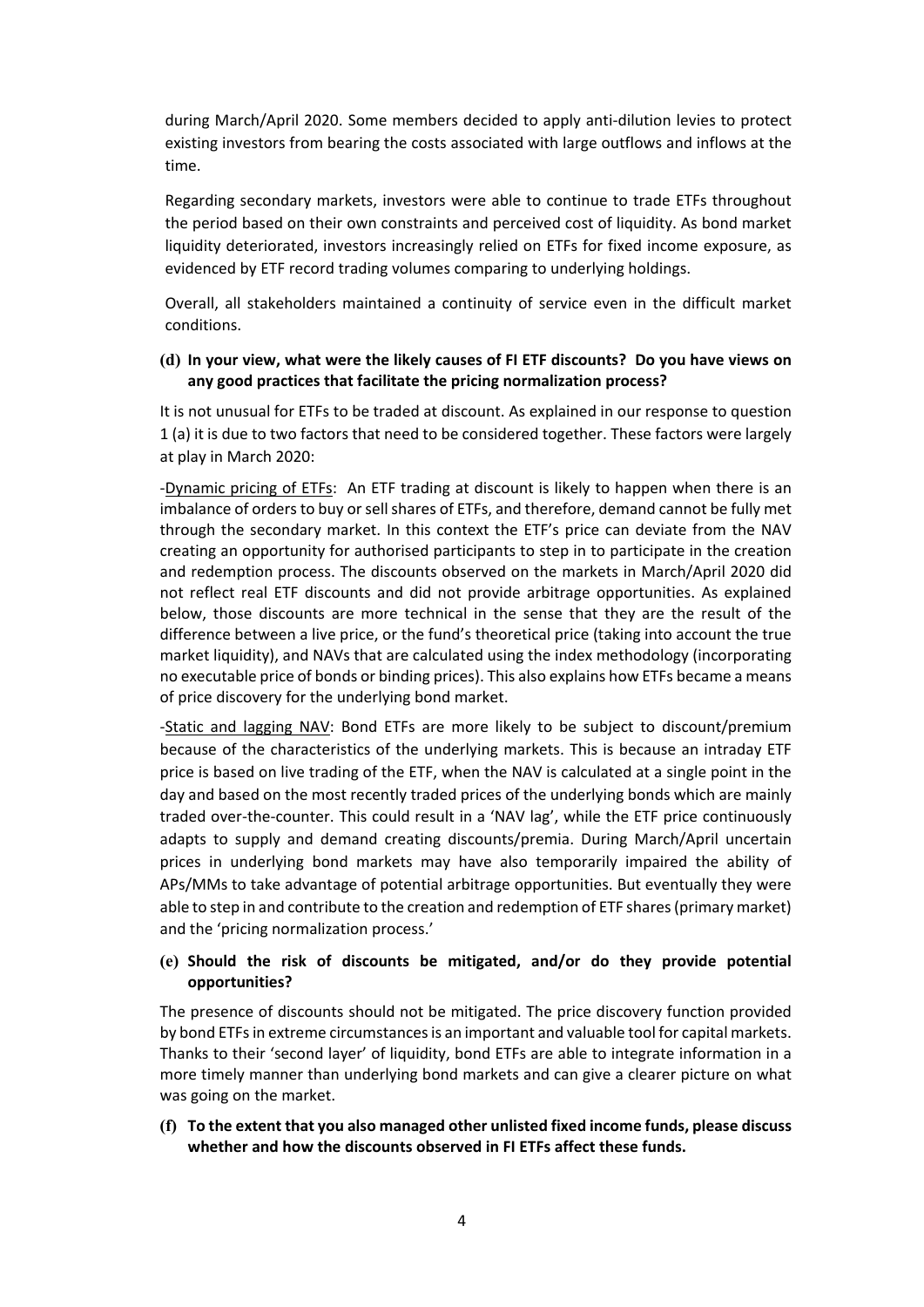We could not establish any correlation between fixed income ETFs and other fixed income mutual funds. While unlisted fixed income funds were at some point subject to valuation uncertainty (NAV update lagging), this was primarily due to underlying markets. Trading conditions of the bonds were identical regardless of the investment wrapper (ETF or index fund), which shows that the topic of conversation should not be the investment vehicle itself, but the functioning of underlying markets in periods of stress.

## (g) **Did you receive any investor complaints regarding the pricing difference between the NAV and the ETFs' secondary market prices? If so and if possible, please elaborate**.

It is our understanding that members received no complaints. Explanations were at times provided to clients, but overall investors were familiar with the concept of price discount/premium comparing to previous stress events. As bond market liquidity deteriorated, investors increasingly relied on ETFs for fixed income exposure, as evidenced by ETF trading volumes comparing to underlying holdings. In many instances, it was cheaper to trade the ETF than the basket of underlying securities (where bid-ask spread widened more than on ETFs).



*Source: ICMA analysis using Bloomberg data*

The above chart shows the average bid-ask spread for four of the most liquid EUR corporate bond ETFs. Whilst these widened notably during the peak of the market turmoil, this is entirely consistent with the widening of bid-ask spreads observed in the underlying market (see below).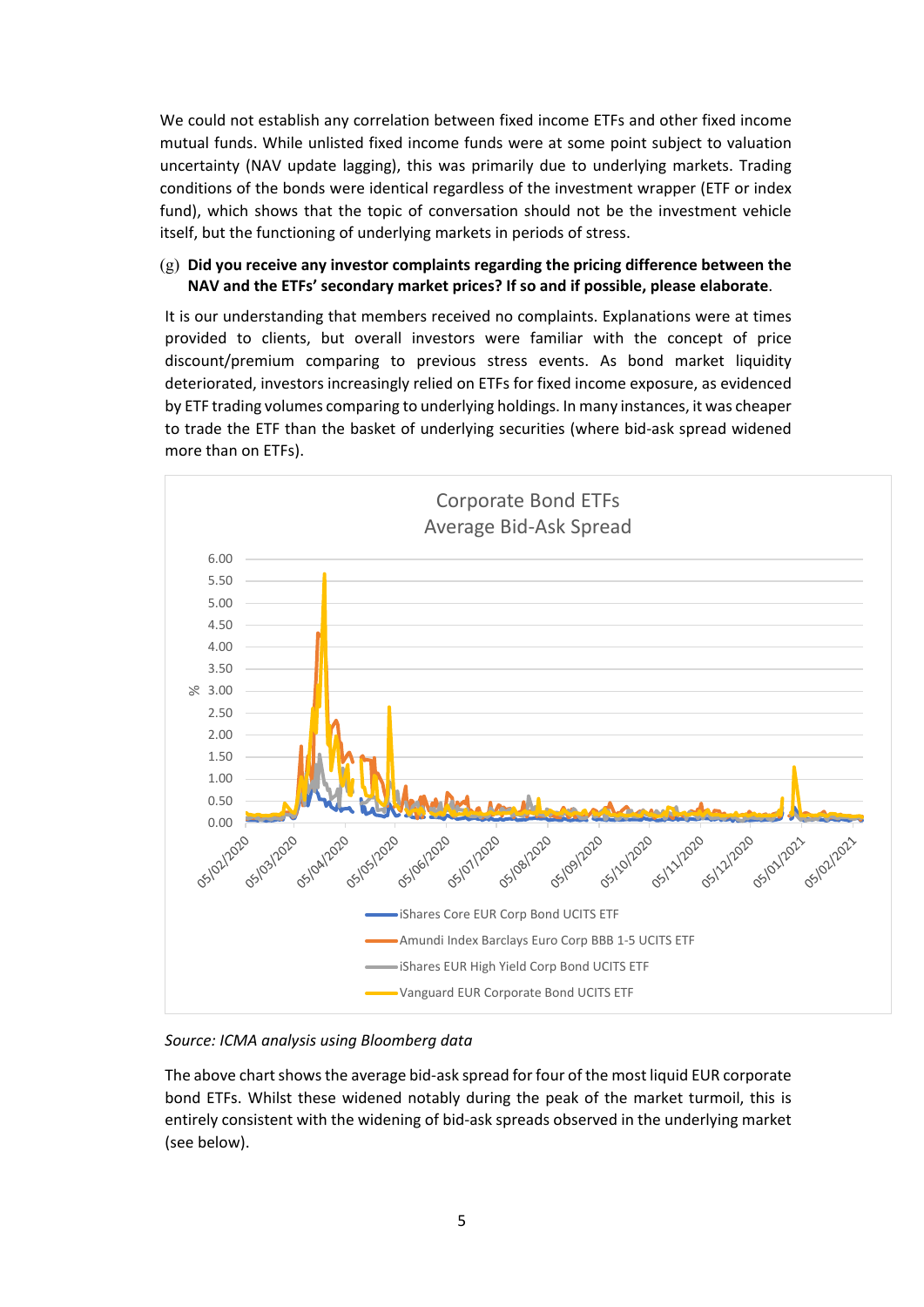

#### *Source: MarketAxess*

At the height of the crisis, European price spreads saw increases of +377% in EUR IG (€0.09 to €0.43), +325% in EUR HY (€0.20 to €0.85), and +190% in GBP IG (£0.21 to £0.61).

To the extent possible, please support your responses by sharing relevant data.

**2. During the stress period in March/April 2020, were there any noteworthy developments or stresses concerning futures or derivatives-based ETFs under your management or coverage? If so, do you have views on good practices that seek to address these stressed scenarios?**

During the stress period we did not notice any specific issue with synthetic ETFs. They benefited from a strong commitment from market-makers, in line with physically-replicated ETFs, and maintained liquidity provisions throughout March 2020.

Some futures or derivatives based ETFs such as commodity ETFs had to adapt index rules, which did not foresee that contracts could enter into negative territory (e.g. US oil).

#### **Effective Product Structuring**

**1. (a) As part of the design phase of a FI ETF, please describe the decision-making process you follow to decide on appropriate arrangements/product features that support the arbitrage mechanism, including the adequacy of the number of authorized participants (APs) / MMs, the attributes that you look for in APs/MMs and their business model.** 

ETFs issuers determine which APs are authorized to transact with the ETF prior to launching the ETF. Only authorized APs have the ability to utilise the creation/redemption process. APs do not receive compensation from the ETF issuer and have no legal obligation to create or redeem the ETF's shares. APs are compensated either through their market making activities in the secondary market, or through service fees they collect from clients (such as independent market makers) who may engage them to facilitate primary trades on their behalf).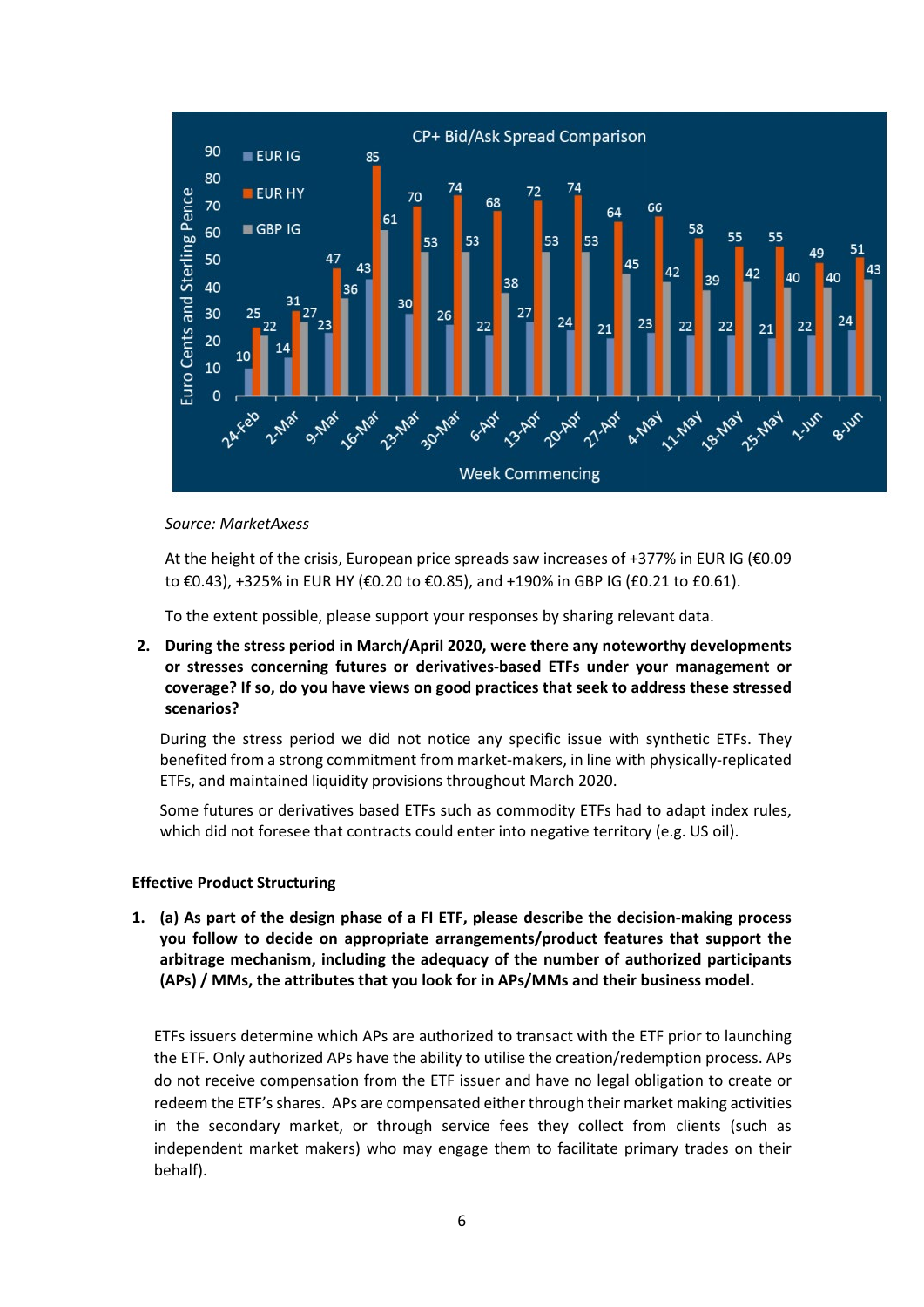Liquidity is a very important feature of ETFs and any mismanagement in this area could create irreversible reputational issues for ETF providers. Liquidity is therefore carefully assessed pre and post launch by both local regulators that authorise investment funds and ETF issuers, which make sure to work with a large network of APs with which they have different contractual agreements. ETF issuers make sure that APs are familiar with the arbitrage mechanism in place well ahead so that they are in a position to support primary market activities on day one.

It is worth noting that, in the EU, ETFs are subject to UCITS, which contain specific requirements regarding fund liquidity management (eg ESMA guidelines on liquidity stress testing and ETFs). Although this was not used during March/April 2020, ESMA's guidelines on ETFs allow investors to redeem directly at the level of ETF issuer, which provides an additional layer of protection to investors in the absence of APs or secondary market liquidity.

The ETF issuers which are members of ICMA have not experienced a shortfall of APs (when some stepped out, others stepped in) during the March/April episode.

# **(b) To the extent that there are a small number (e.g. 1-2) of APs/MMs for a particular FI ETF, please describe measures / features (including those relating to market structure and trading incentives) that aim to promote participation by other market participants (e.g. institutional investors) in arbitrage activities or liquidity provision.**

The ETF issuers which are members of ICMA, work with a large network of APs and have not experienced a shortfall of APs during the March/April episode. While some stepped out, others stepped in.

The nature of ETFs – and even more so the in-kind creation/redemption mechanism that is common practice for fixed income ETFs – allows APs to efficiently manage positions between an ETF and its underlying securities. This in turn creates opportunities should an unjustified discrepancy arise between an ETF and its underlying basket of securities. Should some market makers step away, others would seize this opportunity by filling the void. This is in line with a [Research Note by the FCA,](https://www.fca.org.uk/publication/research/fixed-income-etfs-primary-market-participation-resilience-liquidity-during-periods-stress.pdf) which found out that other market participants were "stepping in" during times of market disruption.

Although this was not used during March/April 2020, it is worth noting that ESMA's guidelines on ETFs allow investors to redeem directly at the level of ETF issuer, which provides an additional layer of protection to investors in the absence of APs or secondary market liquidity.

# **(c) Please comment on any industry practices for exclusive arrangementsto APs/MMs and the reasons for them.**

ETF providers generally operate with very large and a diversified APs/MM/brokers network (which is a risk mitigation factor) and in Europe the primary market is opened to new APs (no limit to number of APs as long as an agreement signed with the ETF issuer).

2. **Please describe your policies and procedures for valuation and if applicable, any reliance on third party valuation advisors, including for less liquid holdings. How do you evaluate the valuation advice from third party? Do you rely on index prices for valuation and, if so, please outline the extent, and circumstances in which you might vary from these prices.**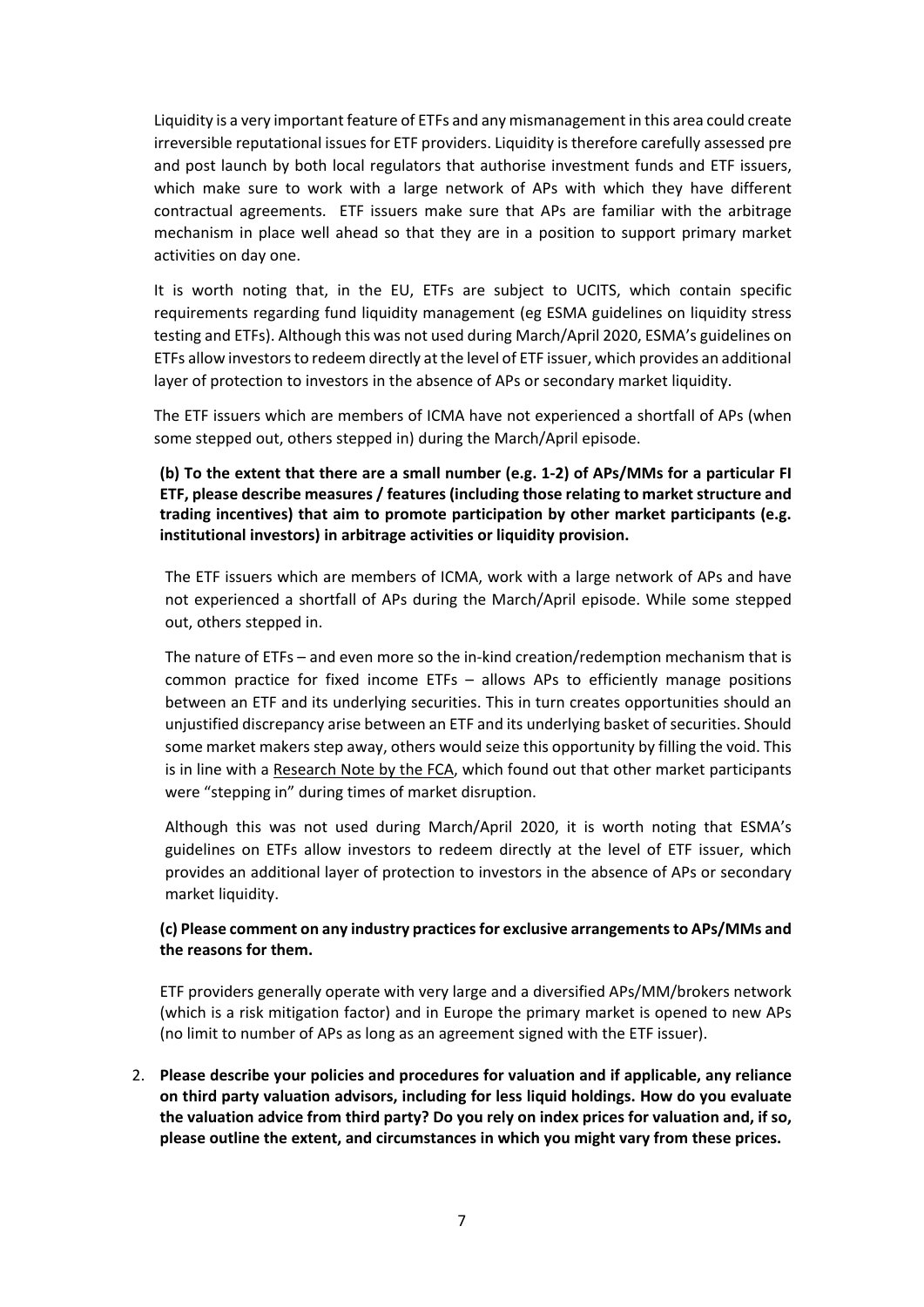The NAV of an ETF is generally calculated using pricing services. Inputs for NAV calculation are typically actual trades (for bonds that traded that day) and/or estimates for bonds that trade infrequently or did not trade that day (based on observed market activity for similar bonds that did trade) and other metrics such as dealer quotes and interest rate movements.

In the EU, ETF issuers are subject to UCITS, which means that they are ultimately responsible for the calculation of the issue or redemption price, and errors in the calculation of the net asset value and related investor compensation. A UCITS ETF should also disclose clearly in its prospectus how the indicative net asset value is calculated, if applicable, and the frequency of calculation.

**3. If applicable, please describe how you calculate iNAV for FI ETFs. Please also comment on the utility of iNAV pricing information to investors and market participants (e.g. MMs and LPs). What improvements, if any, could improve the quality and the availability of iNAV in facilitating arbitrage? Alternatively, please comment on any possible alternative approaches if you do not produce an iNAV for FI ETFs.**

iNAVs are not particularly helpful for MMs and LPs in a situation of stress like March/April 2020 where there is strong volatility and uncertainty around prices of underlying bonds.

iNAVs are particularly relevant for exposures that trade at the same time as the ETF (i.e. European equities) or for which there is a reliable proxy that is quoted at the same time as the ETF (e.g. Futures).

In normal times, iNAV gives investors a good proxy for the value of the fund and an important tool to protect them (ie trigger for circuit breaker). There may be however alternative indicators to trigger circuit breaker in times of stress (volatility indicators, proxy indicators with dynamic price references). Whatever the metric used it needs to both reflect the ETF underlying market liquidity and allow circuit breakers to operate efficiently.

**4. Are there any mechanisms other than full portfolio information which could be of use to facilitate effective arbitrage? Please elaborate. For example, please discuss your views on whether disclosing portfolio and creation/redemption information solely to APs/MMs impedes or assists arbitrage.**

Disclosing the portfolio composition to APs and market makers is indeed critical for an efficient secondary market functioning.

**5. Are there asset classes or investment strategies that may present particular challenges (or be otherwise inappropriate) for the ETF structure? In responding, please provide any supporting data or other information.**

In Europe, ETFs are UCITS funds complying with the UCITS eligible assets rules and requirements, as well as diversification ratios and risk control monitoring. Within this UCITS framework they do not invest in inadequate nor implement inappropriate strategies. Regarding eligible assets, those cannot be real assets nor physical commodities, and assets must be "liquid" according to the regulatory provisions. Components of European UCITS ETFs indices are valued daily. More importantly there is no liquidity transformation generated by UCITS ETFs.

6. **Please discuss your views on causes of divergences, in general, of the ETF secondary market price from NAV, particularly for FI ETFs, and how they could be addressed. Please focus your answer on your experiences beyond the COVID-19 stress in March/April 2020 as covered in the first section above to consider the ETF structure more generally**.

We do not believe that discount/premium divergences need to be addressed or mitigated. The price discovery function provided by bond ETFs in extreme circumstances is an important and valuable tool for capital markets. Thanks to their 'second layer' of liquidity,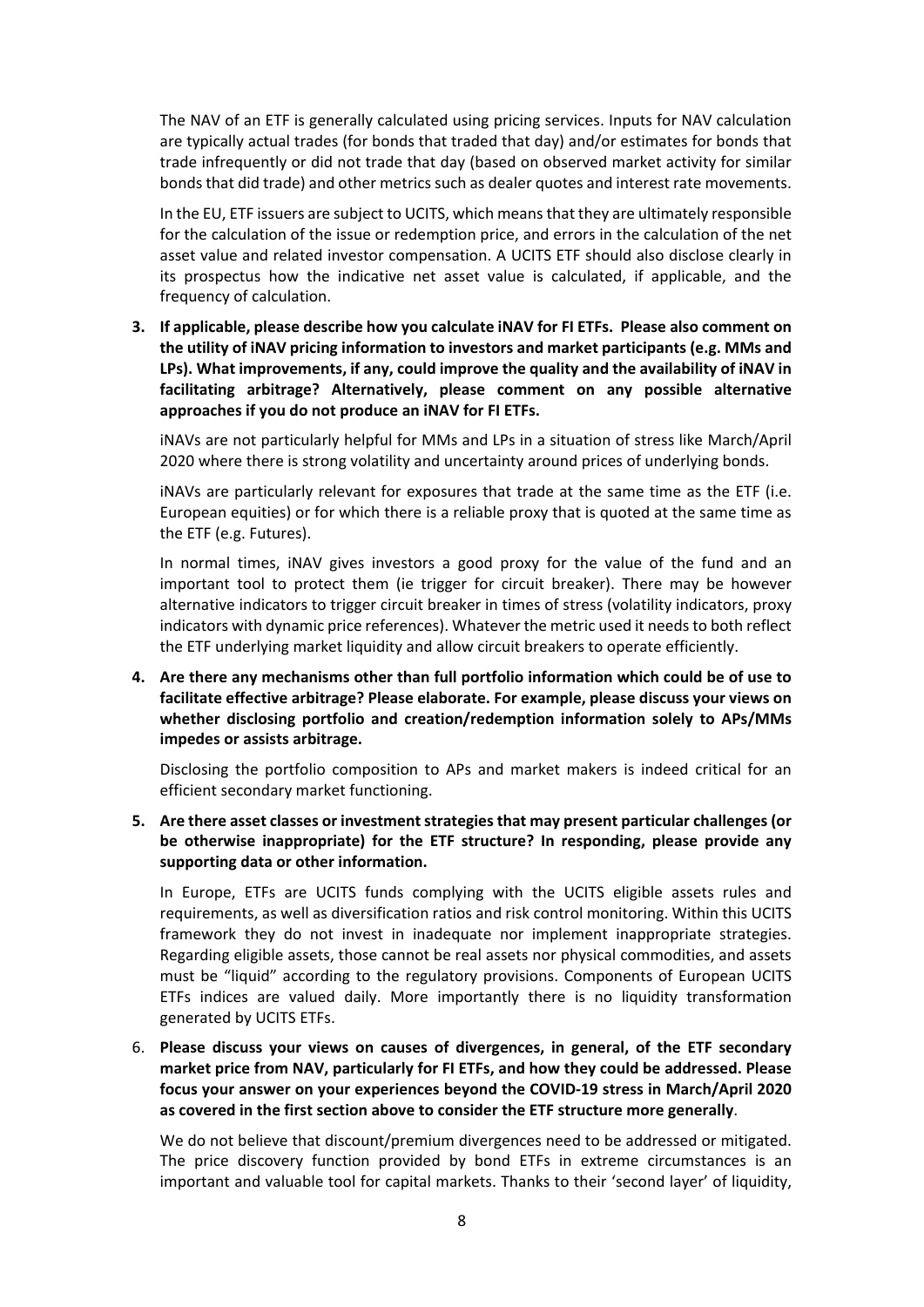bond ETFs are able to integrate information in a more timely manner than underlying bond markets and can give a clearer picture on what was going on the market.

The March/April 2020 episode shows instead the need to improve the resilience of corporate bond markets. We believe that this could be achieved by mitigating disincentives to liquidity provision, including a review and possible recalibration of prudential capital and liquidity treatments for market makers; not only for underlying bonds, but also related hedging and financing transactions. The removal of the EU CSDR mandatory buy-in obligation is another critical consideration in this respect. Improved market transparency, such as the introduction of an EU consolidated tape for bonds, could potentially also help, if appropriately implemented and calibrated.

#### **Disclosure Aspects**

**1. If applicable, please describe your policies for assisting investor understanding of ETF fees and expenses. Are there particular disclosures (e.g. income from securities lending) or measures that are effective in the case of a zero-fee ETF?** 

ETFs are UCITS funds in Europe. As a result they comply with all UCITS transparency requirements, amongst which those related to costs and charges. ETF costs (at the fund's level) are already transparent, like it is also the case for other UCITS "traditional" funds. The costs data are available from the funds' KIID (funds' on-going charges) as well as the MiFIF2 reporting (transaction costs reported in the 'EMT file').

**2. Please describe your views on how to make disclosures ofsecondary market trading costs, spreads and variations from NAV, rebalancing and swap costs, and securities lending/repo income more effective for different investors, including retail investors.**

All the information related to ETF costs is captured by the Tracking Difference and Tracking Error metrics rather than the funds' Total Expense Ratio (or On-Going Charges for UCITS funds). Indeed replication costs linked to the rebalancing costs (costs not captured by the anti-dilution mechanisms such as swing pricing and/or entry/exit fees) including taxes, trading and settlement costs, swap price, as well as optimized income generated within the fund, are captured within the ETF performance and its tracking difference.

## **Liquidity Provision**

## **1. Please describe how you prepare and plan for the exit (even temporarily) of a MM for ETFs with less liquid assets.**

ETF providers have contractual agreements with multiple market makers. Those arrangements define details on the service provided to the ETF, as well as the terms of causes for termination, and processes following this termination. If a market maker can no longer meet its obligations, an alternative solution will be found: either adding one or more other contracted market makers, or opening the primary market to final investors (as the European fund's structure and UCITS obligations allow it). There are other measures to ensure any fallout is mitigated e.g. listing exchanges will often incentivise market-making, as well as the Limit-Up/Limit-Down rule in the US, which is intended to address extraordinary market volatility that may result from temporary gaps in liquidity.

**2. Please describe your policies for monitoring secondary market trading and market making activities of the ETFs you manage, including the major risks being monitored and the potential follow-up actions. If possible, please provide examples.**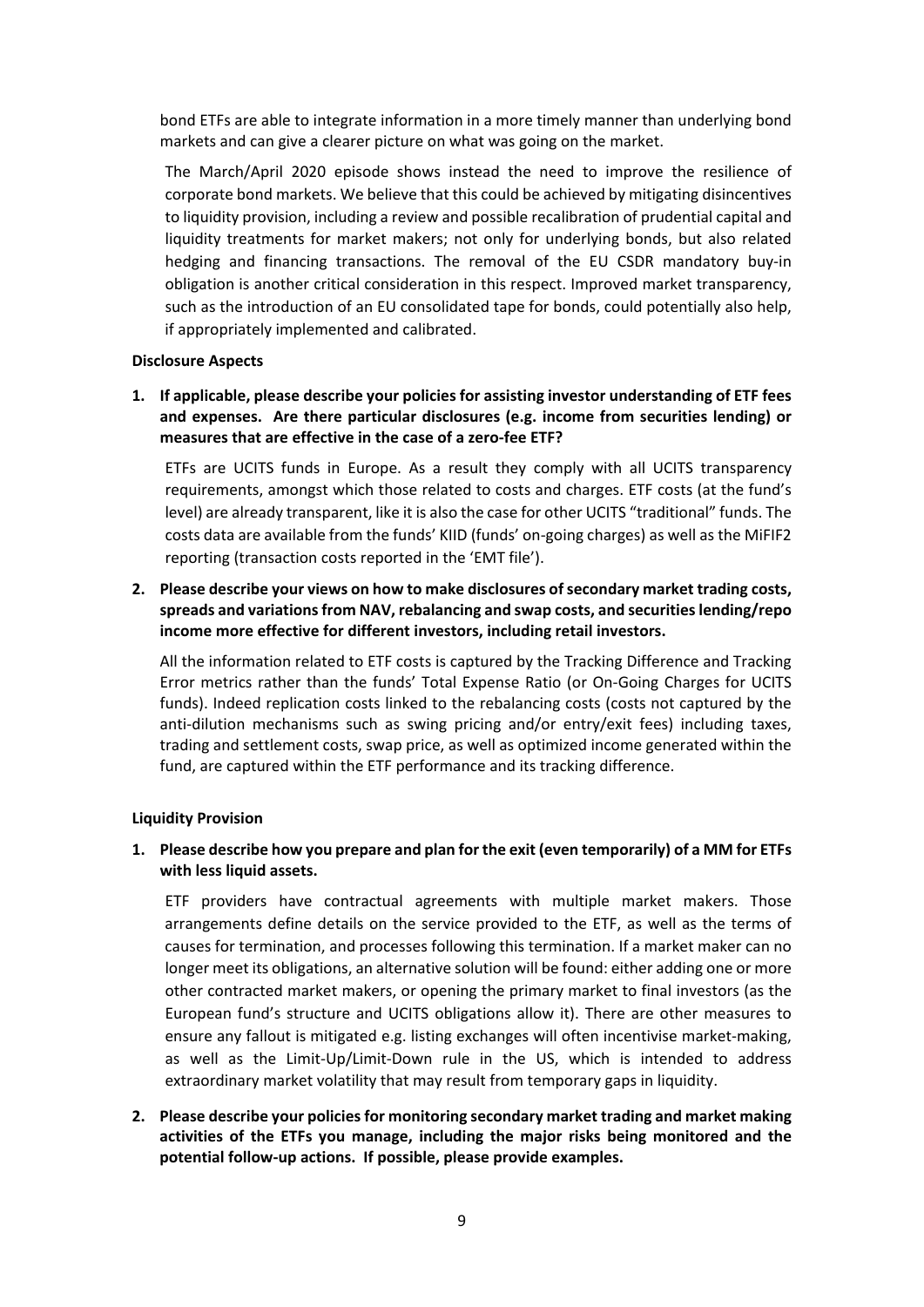It is worth noting that, in the EU, ETFs are subject to UCITS, which contain specific requirements regarding fund liquidity management, including diversification/concentration ratios and risk control monitoring (ie ESMA guidelines on liquidity stress testing). Although this was not used during March/April 2020, ESMA's guidelines on ETFs allow investors to redeem directly at the level of ETF issuer, which provides an additional layer of protection to investors in the absence of APs or secondary market liquidity.

Beyond these regulatory requirements, ETF issuers would normally monitor/manage secondary market liquidity on an on-going basis (bid-ask spreads, stock exchanges' requirements, presence time etc.). This can notably lead to adapt anti-dilution levy mechanisms used on primary markets in times of stress.

## **Part B: Questions for ETF MMs / LPs**

## **General**

**1. Under what circumstances could the arbitrage mechanism of FI ETFs fail? What factors could contribute to this under stressed market conditions? Please describe any good practices to mitigate the impact of this occurrence.** 

MMs, which are members of ICMA, have not witnessed FI ETFs structured in a way that could cause the arbitrage mechanism to fail. It is highly unlikely that the arbitrage mechanism will fail; this was borne out in March/April 2020 when there were minimal problems during a period of extreme market stress. This confirmed the findings of the [FCA research paper](https://www.fca.org.uk/publication/research/fixed-income-etfs-primary-market-participation-resilience-liquidity-during-periods-stress.pdf) that APs do not typically step away during periods of market stress but instead they see more APs stepping in. Ensuring that issuers operate open architecture multiple AP models is important to ensure this remains the case.

The discounts observed on the markets in March/April 2020 were not real ETF discounts, as they did not always provide real arbitrage opportunities. As explained previously, those discounts were more technical in the sense that they were the result of the difference between a live price, or the fund's theoretical price (taking into account the true market liquidity), and NAVs that are calculated using the index methodology (incorporating no executable price of bonds or binding prices). This largely explained why ETFs became a means of price discovery in the underlying bond market.

The March/April 2020 episode shows instead the need to improve the resilience of corporate bond markets. We believe that this could be achieved by mitigating disincentives to liquidity provision, including a review and possible recalibration of prudential capital and liquidity treatments for market makers; not only for underlying bonds, but also related hedging and financing transactions. The removal of the EU CSDR mandatory buy-in obligation is another critical consideration in this respect. Improved market transparency, such as the introduction of an EU consolidated tape for bonds, could potentially also help, if appropriately implemented and calibrated.

**2. Given the comparative lack of transparency and liquidity in fixed income markets, and the OTC nature of trading, please describe good practices to manage any potential conflicts (notably pricing conflicts) with respect to business models and market making/arbitrage activities.**

**Stresses in March/April 2020**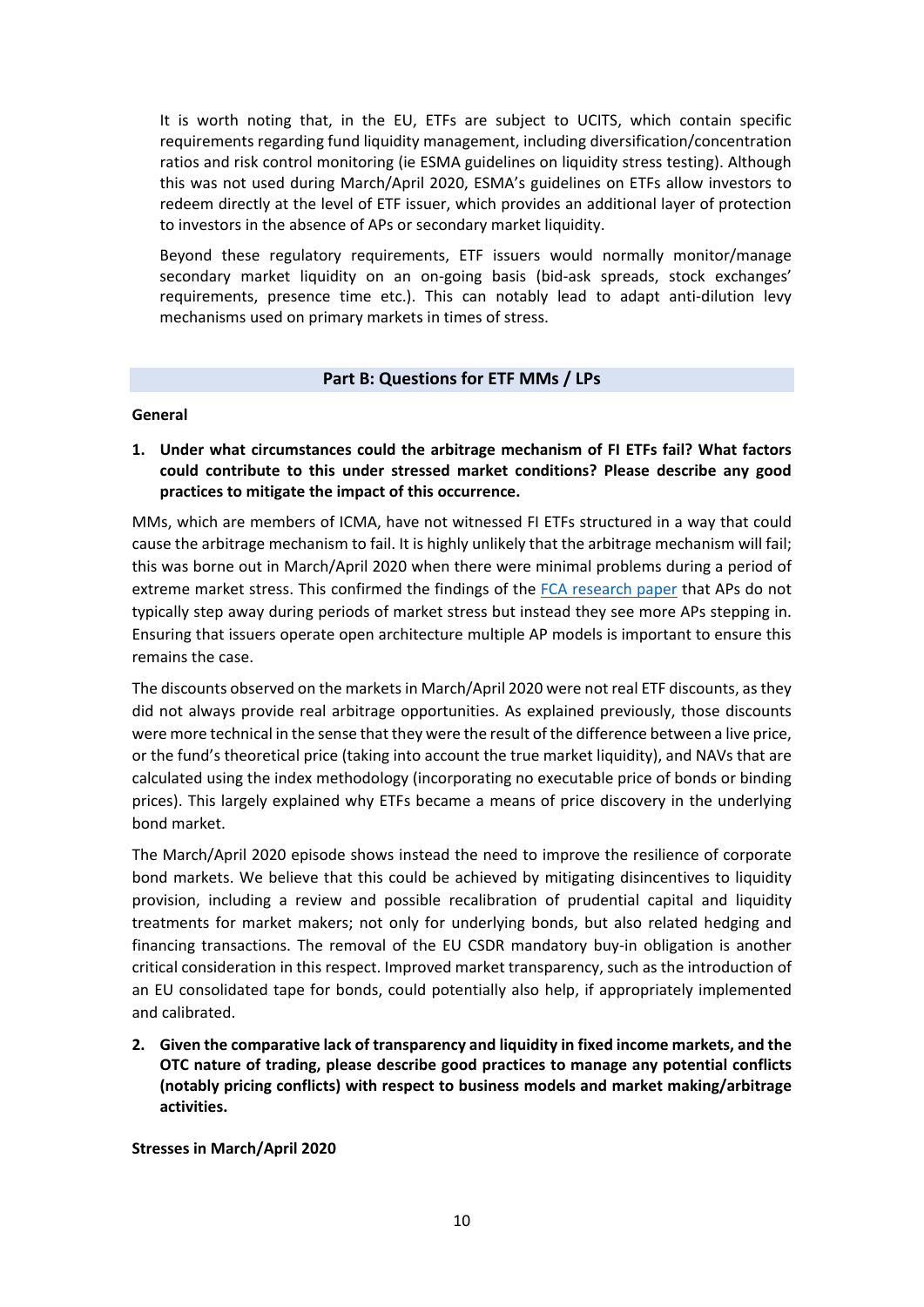# **1. During the stress period in March/April 2020, did you have any general observations how the FI ETF ecosystem or underlying markets operated? For example, did you experience difficulty in transacting in fixed income instruments?**

As highlighted in our previous report<sup>[2](#page-10-0)</sup>, liquidity in the European IG credit market became severely impaired during the period of late February and early to-mid March, and by March 18, making trades hard to execute. The widening of the bid-ask spreads largely reflected this. There was a buy-to-sell enquiry skew going into early March as high as 20:80 to 10:90, noting that in previous corrections during this multi-year rally this would not rise much above 40:60. The spike in volatility and the need to relocate staff (work from home) have also contributed to exacerbating uncertainty around underlying asset prices and ETFs' NAVs.

Some ICMA members report that bond market liquidity in the week following the announcement of central bank interventions (in mid-March) was perhaps even worse than the week leading into it. Sell-sides, report that the buy-to-sell enquiry skew fully reversed, to close to 90:10, as asset managers came back into the market looking to redeploy funds and rebalance risk. Bond dealer capacity appears to have become stretched in the face of predominantly onedirectional flow. Consistent with this, we observe FI ETFs temporarily trading at a premium to their NAVs.

# **Please provide your views regarding the discounts to NAV seen in FI ETFs during the stress period in March/April 2020. In particular,**

**(a) How many and what types of ETFs were generally affected? In case of any significant price dislocations, how long did the price dislocation typically last?**

Please refer to our response in section A.

**(b) Were there any notable changes in the primary activities and secondary market trading of the affected ETFs (e.g. the mix of in-kind and in-cash primary activities, the number and composition of AP participation, the mix of primary and secondary market volume, shifts from OTC trading to exchange trading)?**

Please refer to our response in section A.

# **(c) In your view, what were the likely causes of these discounts?**

We would like to reiterate some of the points made in our response to section A. Discounts are due to the difficulties in pricing services to update the value of bonds in a timely manner versus the real-time price of an ETF, which is more reactive to market developments than the prices of underlying bonds. Some bonds simply don't trade very often leading to stale pricing.

# **(d) Do you have views on any good practices adopted to facilitate the pricing normalization process?**

Increasing transparency in bonds would go some way towards this; for example, very few bonds in Europe are subject to real-time transparency and there is no consolidated tape. Bonds are subject to significant deferral exacerbating the real-time pricing issue.

# **(e) Should the risk of price dislocations or discounts be mitigated, and/or do they provide potential opportunities?**

Please refer to our response in section A.

<span id="page-10-0"></span><sup>&</sup>lt;sup>2</sup> [The European investment grade corporate bond secondary market & the COVID-19 crisis](https://www.icmagroup.org/Regulatory-Policy-and-Market-Practice/Secondary-Markets/market-liquidity/studies-and-papers/), May 2020, [ICMA](https://www.icmagroup.org/Regulatory-Policy-and-Market-Practice/Secondary-Markets/market-liquidity/studies-and-papers/)